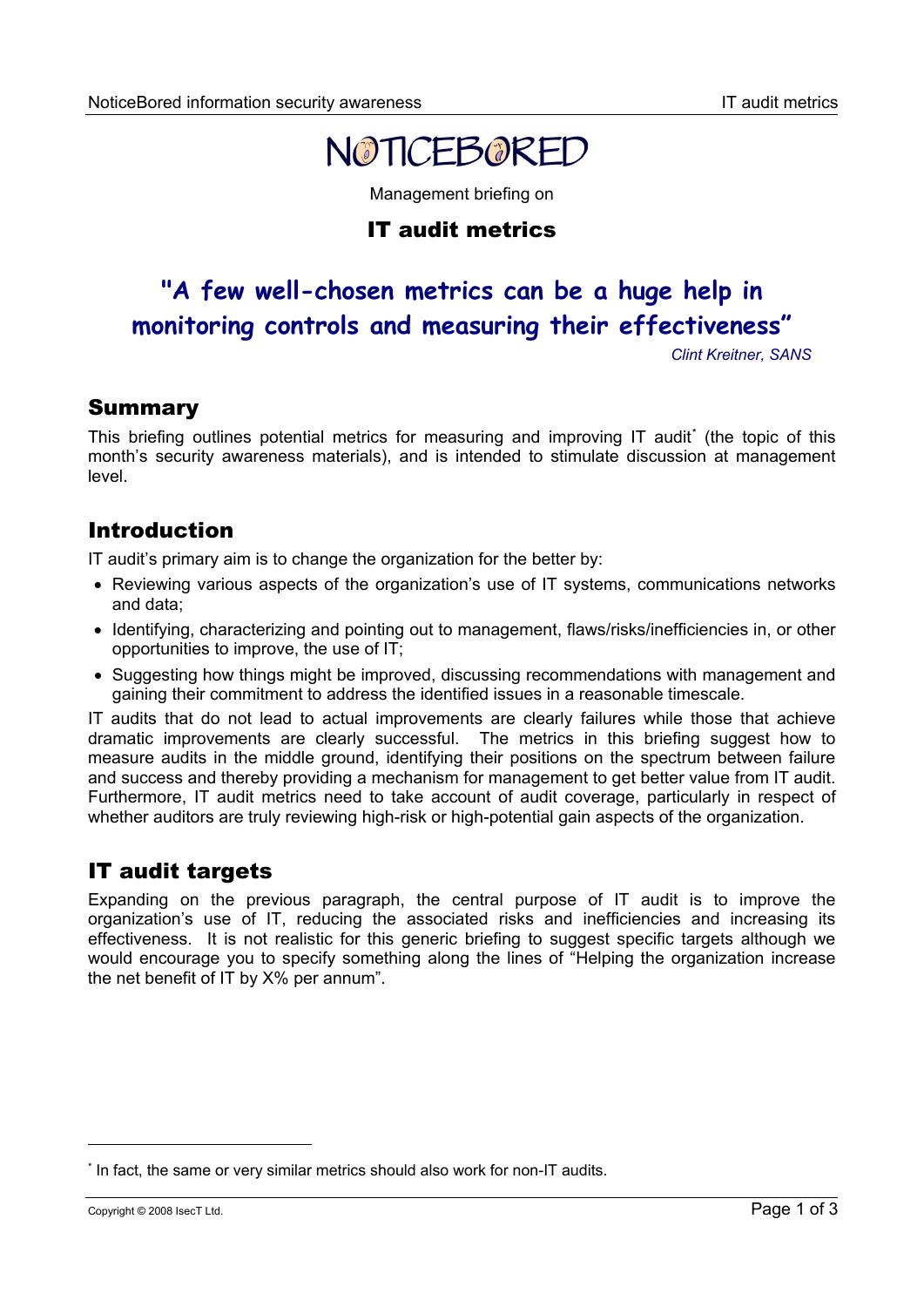## IT audit metrics

#### Financial value metrics

Targeting increases in the net value of IT naturally implies measuring and accumulating IT-related cost reductions and benefit improvements that can be ascribed to IT audit work. Some values will be quite simple to measure (*e.g*. if IT audit work leads directly to a refund against a third party IT service level agreement or obvious savings on IT expenses) but most can only be estimated (as in "Without IT audit's involvement, we estimate that this IT project would have cost at least \$Xm and achieved negligible benefits"). It is easy to get hung-up on the values, particularly estimates, and spend inordinate amounts of time discussing/arguing and refining the numbers. Remember that the purpose of these metrics is to drive out more value, not to get perfect numbers. Instead we recommend that the Head of Audit should maintain a simple spreadsheet listing his/her assessment of the values to be totaled, reported and discussed with the Audit Committee annually.

#### Risk metrics

Measuring risk reductions is another area where estimation rules. Again, we suggest leaving the assessment to the Head of Audit. The annual report to the Audit Committee can usefully contain examples to illustrate IT risks that have been identified and addresses as a result of IT audit work.

#### Work rate

IT audit, like any business function, can be measured in terms of the number of man-days expended, the salary and related costs (*e.g*. training), the number of audits completed *etc*. Such numbers are easy to obtain but unfortunately, in reality, they say little about the effectiveness of the function.

A better measure, we suggest, is to track 'IT audit plan coverage' *i.e*. the number of planned IT audits duly completed to an adequate quality standard during the year. Most if not all audit departments are resource-constrained – there is always more audit work that could have been done. The level of audit resourcing is often determined arbitrarily by management according to their anticipation of which audits are to be performed and the number of man-days each one will consume. One slight complication is to allow for un-preplanned work and "special investigations" that arise during the year – this is usually handled through contingency levels and preferred but optional audits.

#### Confidence metrics

Management's confidence and trust in IT audit work is an important element of its success. It can be surveyed through questions such as this:

How confident are you that IT audits meet the business needs? Please mark the following percentage scale at the appropriate point, in your opinion.  $0\%$  and  $0\%$  50% control  $0\%$  50% control  $100\%$ |-----------------------------------------------------------------+--------------------------------------------------------------| Not at all. Not quite enough I Just about enough Not at all. Absolutely! **Comments** *e.g*. what led you to this score? Have there been particular situations or incidents that influenced your decision?